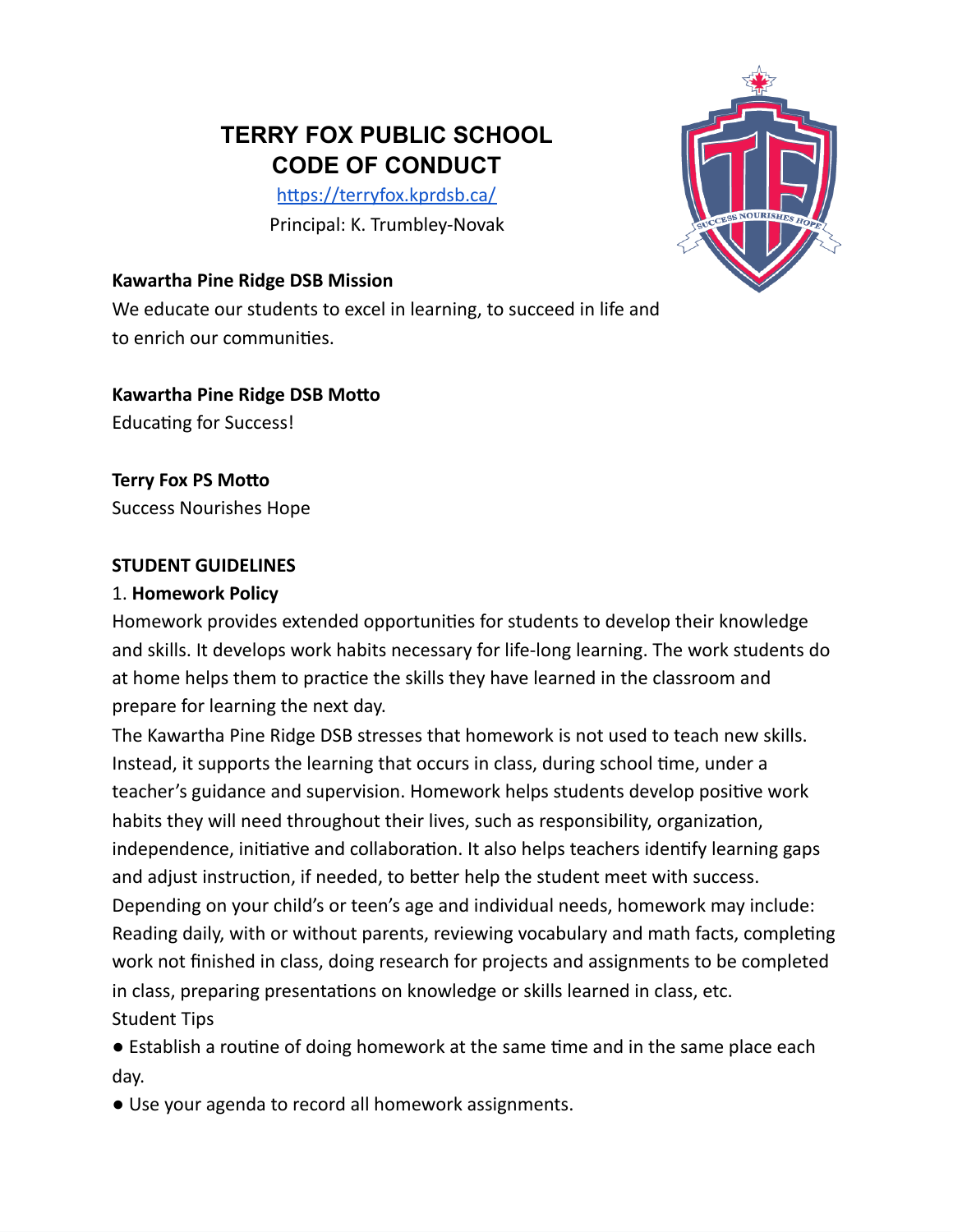● Pick a homework partner to check with if necessary.

#### 2. **Personal Items**

Please make sure that all of your personal articles are clearly marked with your name.

### 3. **Library**

The student who is assigned a book will be ultimately responsible for its return in good condition. Students are required to demonstrate responsibility when using any materials or resources provided by the school. In case of loss or damage, the user is responsible. Student Tips

• Take care of textbooks and library books

#### 4. **Physical Education Routines**

● For comfort, ease of movement and skill development it is strongly recommended that students wear comfortable clothing for gym. All students are required to have indoor running shoes for gym use that are kept at school. Gym running shoes may be worn as their all-purpose indoor shoes.

- All Intermediate students are required to bring a change of clothes for gym.
- All gym equipment should be clearly labelled.
- Exemption from Physical Education activities is permissible only upon the recommendation of your doctor and with a note from home.

## 5. **Absences**

Compulsory attendance applies not only to regular school days, but also to special events and trips. While we encourage our pupils' regular attendance, children who are not well are best cared for at home. By remaining out of school, sick students will likely recover more quickly and prevent the spread of illness to others.

## 6. **Safe Arrival Program**

We conduct a Safe Arrival program on a daily basis at Terry Fox PS. If your child will be late or not in attendance for the day, please report the absence to the Student Absence Reporting System prior to 9:25 am.

If a student is not in school and is not accounted for by the Absence Reporting System, the automated system will initiate calls and emails to parent/guardian contact lines. Children who are late for school, for any reason, must sign in at the office prior to heading to class.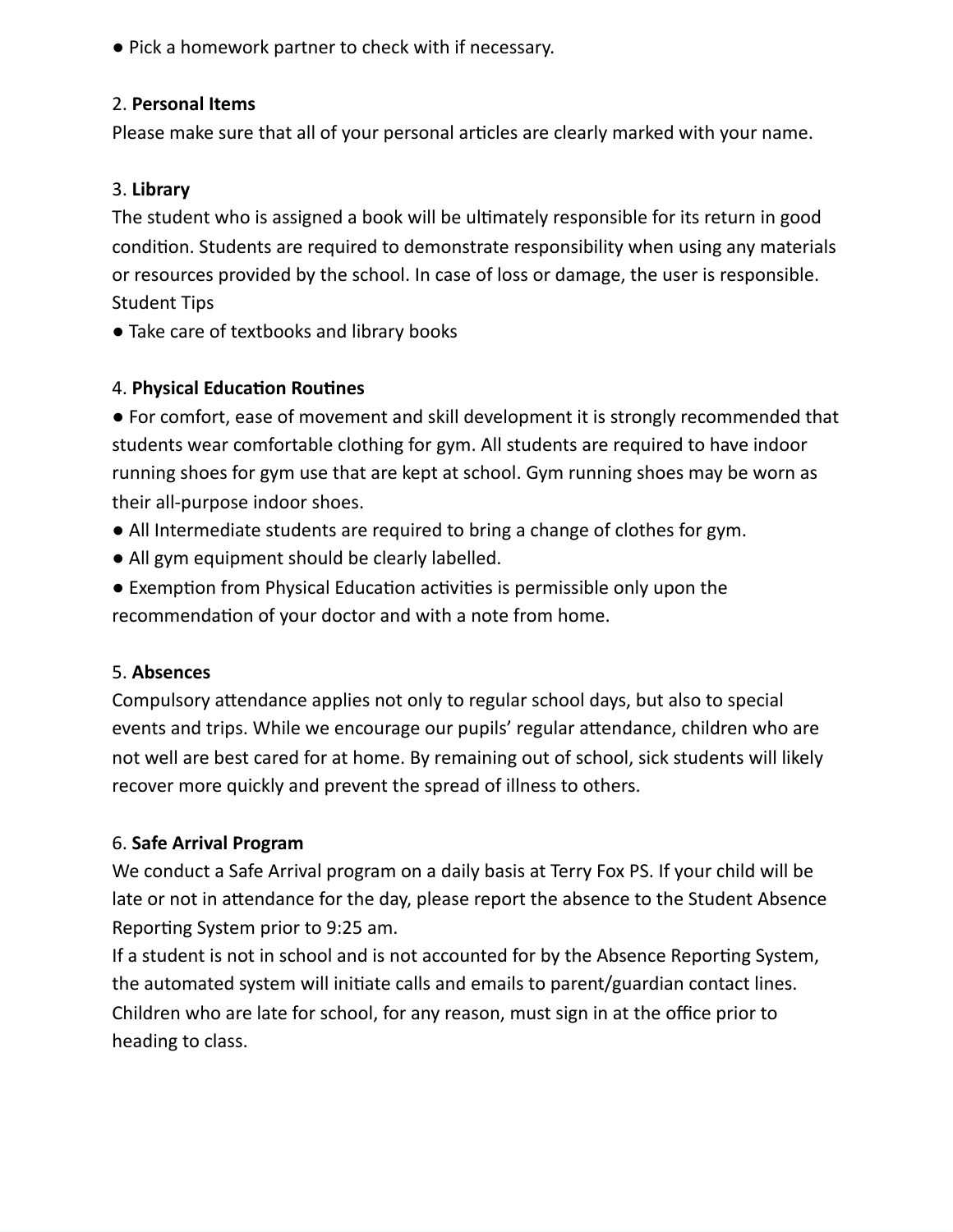## 7. **Yard Supervision**

All parents are reminded that yard supervision begins at 9:10 am. For this reason students who walk to school, or are dropped off by car, should not arrive prior to 9:10 am.

A REMINDER THAT CARS ARE NOT PERMITTED IN THE BUS LOADING ZONE EXCEPT KINDERGARTEN PARENTS FOR DROP OFF IN THE KISS AND RIDE AT THE FRONT OF THE **SCHOOL** 

## 8. **School Entry/Exit**

Students are to enter the school at the bell using the doors assigned for their class. Classes are expected to line up quietly before they are asked to enter the building. No student entry or exit is allowed through the main doors at the front unless the student is late.

## 9. **Student Arrival**

It is the parents'/guardians' responsibility that students arrive at school on time and ready to work. Teachers begin class instruction for the day at 9:25 am. As well as disrupting the class, a late student may miss important information for the day's work. It is important that students learn the value of being on time.

Drop Off Option 1, Kiss & Ride:

Kindergarten students will be greeted by a teacher on the sidewalk.

The child must exit from the right side of the vehicle to the sidewalk.

Drop Off Option 2:

Students may enter the gate at the field entrance at Riddell and Raynor. Drop Off Option 3:

Driver parks their car in the lot and walks their child to the yard.

## 10. **To Release a Student**

We request that parents call the office or utilize the student messenger system to communicate the release of a student.

When picking up a child at school for an appointment or to take them to lunch, we request that the adult report to the office for their child to be signed out.

Parents please note: Please do not leave a message on the answering machine regarding changing arrangements.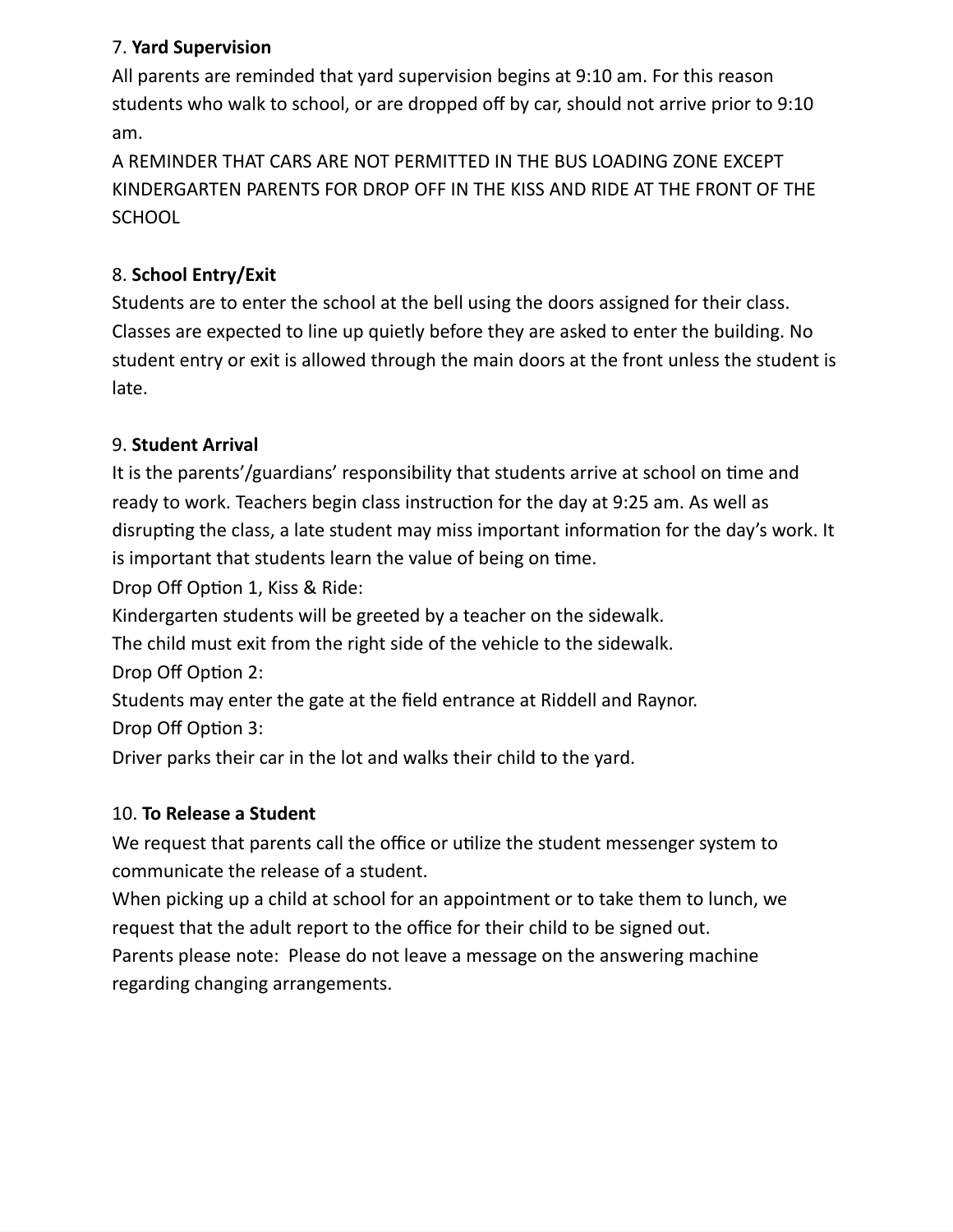#### 11. **Balanced Day**

The 2021/2022 daily schedule will be as follows:

- 9:25 Entry bell rings
- 9:25 10:55 First Instructional Block
- 10:55 11:35 First Nutrition Break
- 11:35 1:35 Second Instructional Block
- 1:35 2:15 Second Nutrition Break
- 2:15 2:40 Third Instructional Block
- 3:45 Dismissal bell rings

# 12. **Nut Safe School**

Our school has several students who have life-threatening allergies to nuts. We are asking for your support and cooperation in refraining from sending nuts or nut products to school. We need to maintain the safety of these students by ensuring that they do not come in contact with nuts, nut products and surfaces with nut products on them (i.e. door handle touched by someone with peanut butter on his/her fingers, water fountain handles, etc.). Your help and support in promoting a safe environment at our school is greatly appreciated.

## 13. **Medication Policy**

In keeping with board policy, the staff is not allowed to keep or administer any medication to a student without first receiving a form signed by the parent and the doctor. This form may be obtained from the school office. All medications are kept in a locked cabinet in the office. A record is kept of all medications administered at school, including those administered by the students. This means that no student should have any medications in their classroom or on their person with the exception of students who use asthma medication for which they may have an alternate plan. All medications (except asthma and Epipens dependent on the needs of the student and parent wishes.) must be stored at the office.

# 14. **Individualized Plan of Care**

Students with any potentially life threatening illnesses or medical conditions must have a completed individualized Plan of Care on file at the office. This plan needs to be updated yearly so that school personnel know the safest way to deal with an emergency. Please contact the office to schedule a brief meeting to review the plan as soon as possible.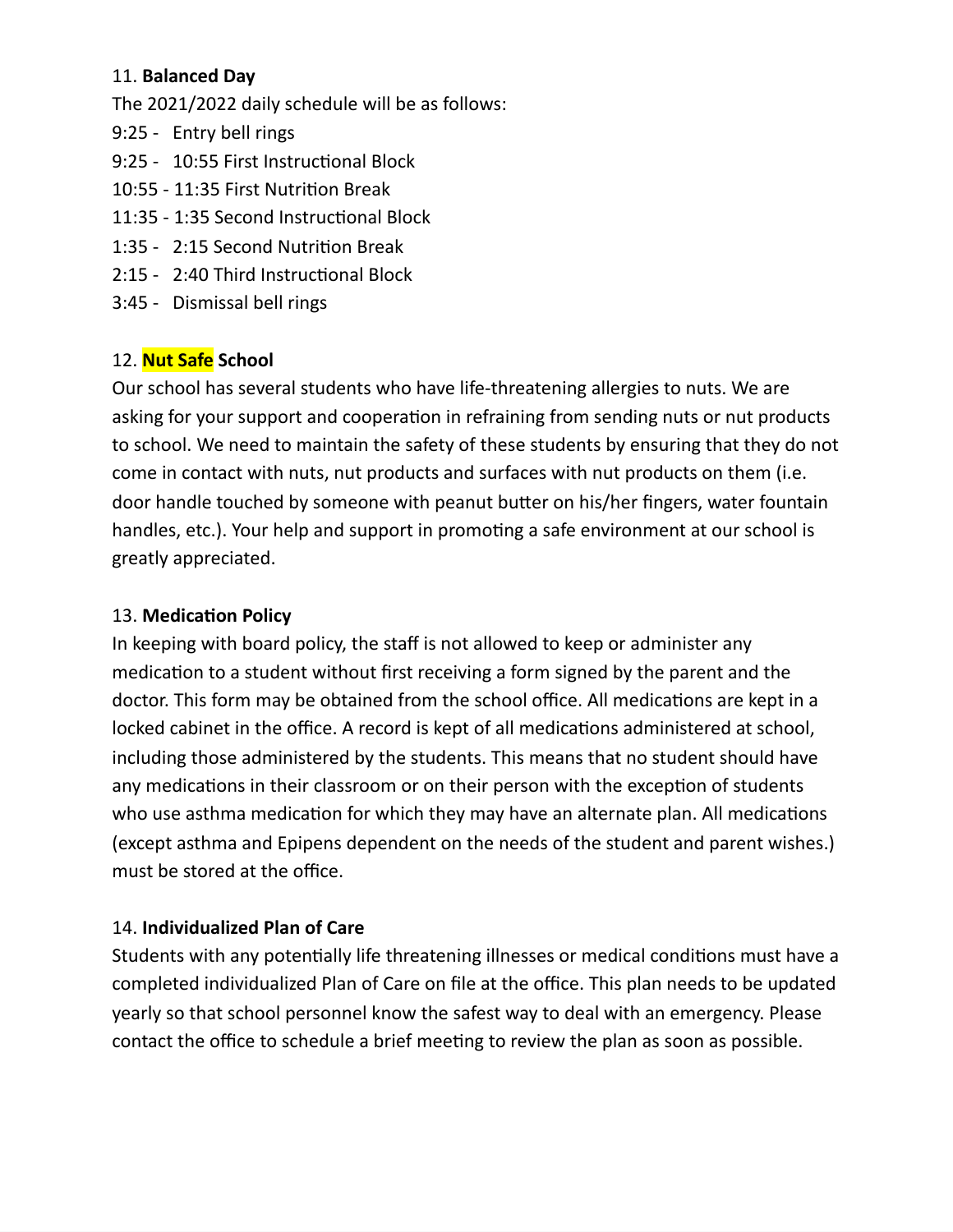## 15. **Dress Code**

Please note "Code of Conduct 4.15" For health and safety reasons, indoor shoes will be required for each student. Students should dress appropriately for the weather.

## 16. **Bicycle/Skateboard Safety**

A significant number of our grades 1-8 students are riding their bicycles/skateboards/scooters to and from school. To help ensure safe travelling for everyone, it would be appreciated if parents could take some time to review proper riding practices with their children, including the legal requirement for helmets. Also, students should be reminded that for safety reasons bicycles/skateboards/scooters are to be walked at all times when on school property.

Student Tips

- Lock your bike at school.
- Do not leave your bike in the schoolyard overnight, even if it is locked.

## 17. **School Telephone**

Students may use the office telephone as deemed necessary. Parents should not be texting their child while they are at school.

## 18. **Lost and Found**

Students should not bring valuable items to school as the school will not be responsible for lost or stolen items. A lost and found box is maintained at the school. With staff permission, each student may visit this box to search for and claim belongings. Parents are welcome to visit the school and search for family possessions.

At the end of each term, the articles in this box will be displayed so that students and/or parents may claim them. Items not claimed at these times will be given to a charitable organization.

# 19. **Inclement Weather and Busing**

In the event of an emergency when school operations are affected, the following guidelines will be followed:

If buses are not running radio announcements will be on all local stations. You can also check www.stsco.ca for bus cancellations. During inclement weather conditions, these stations and website will keep you updated on deteriorating weather conditions and bus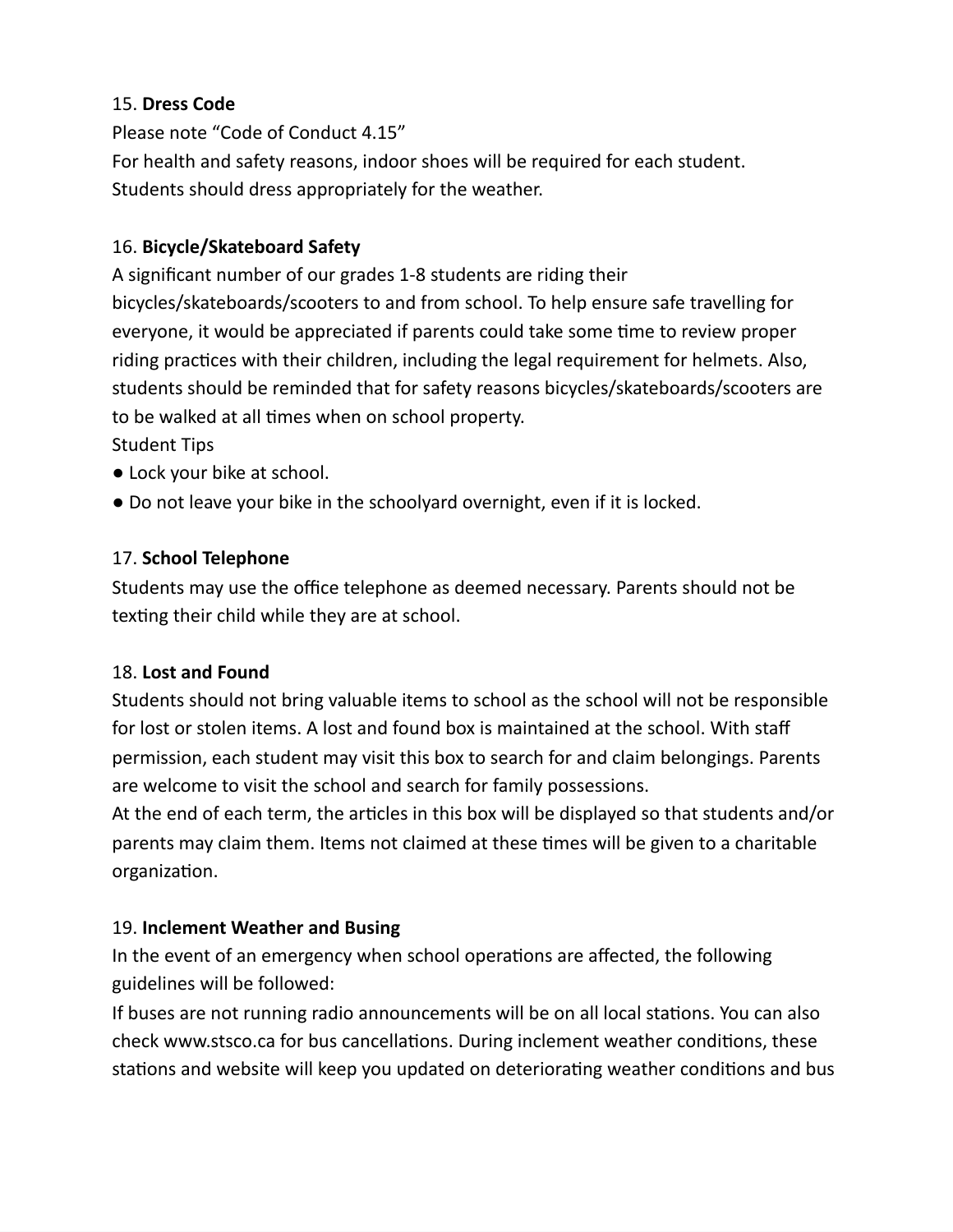cancellations prior to the beginning of the school day. The school will remain open when buses are not running.

Please do not call the school to inquire about bus cancellations and/or school closures. This information will be provided by the radio stations. For more information please go to the STSCO website at [www.stsco.ca](http://www.stsco.ca/).

### 20. **Busing Instructions to Students**

Safety First: It is a good idea to review, from time to time, some basic safety rules. When riding on a school bus, students are expected:

- To follow the directions and instructions provided by the driver
- To board and leave the bus in an orderly manner
- To remain in their seats when the bus is moving
- To follow the hands off policy established the school's Code of Conduct

Any behavior which distracts the driver's attention from other traffic or from the prevailing road conditions is a safety issue. For this reason, students whose behavior gives cause for concern regarding the safety of other students on the bus may lose the privilege of riding on the bus.

## **Student Tips**

● Keep well back of the travelled portion of the road at the boarding points until the bus has stopped.

- Do not move toward the bus until it has stopped.
- Board the bus in an orderly manner.

# 21. **Equity and Diversity**

In keeping with the Board's Equity, Diversity and Inclusion policy (B-3.2) and administrative regulation (B-3.2.1), all schools within the Kawartha Pine Ridge District School Board, including Terry Fox P.S., welcome and support students who wish to lead or participate in school clubs, groups, or activities that promote safe, accepting, equitable, positive, diverse and inclusive environments. This includes activities that promote anti-racism, gender equity, respect for people living with disabilities, and for people of all sexual orientations, gender identities and expressions (including clubs, groups or activities with the name Gay-Straight Alliance or GSA).

# **School Code of Conduct**

The Terry Fox School Code of Conduct sets clear standards of behavior for all members of the school community – students, staff, parents, community partners, volunteers and visitors – and is based on the Kawartha Pine Ridge DSB Code of Conduct and the Provincial Code of Conduct.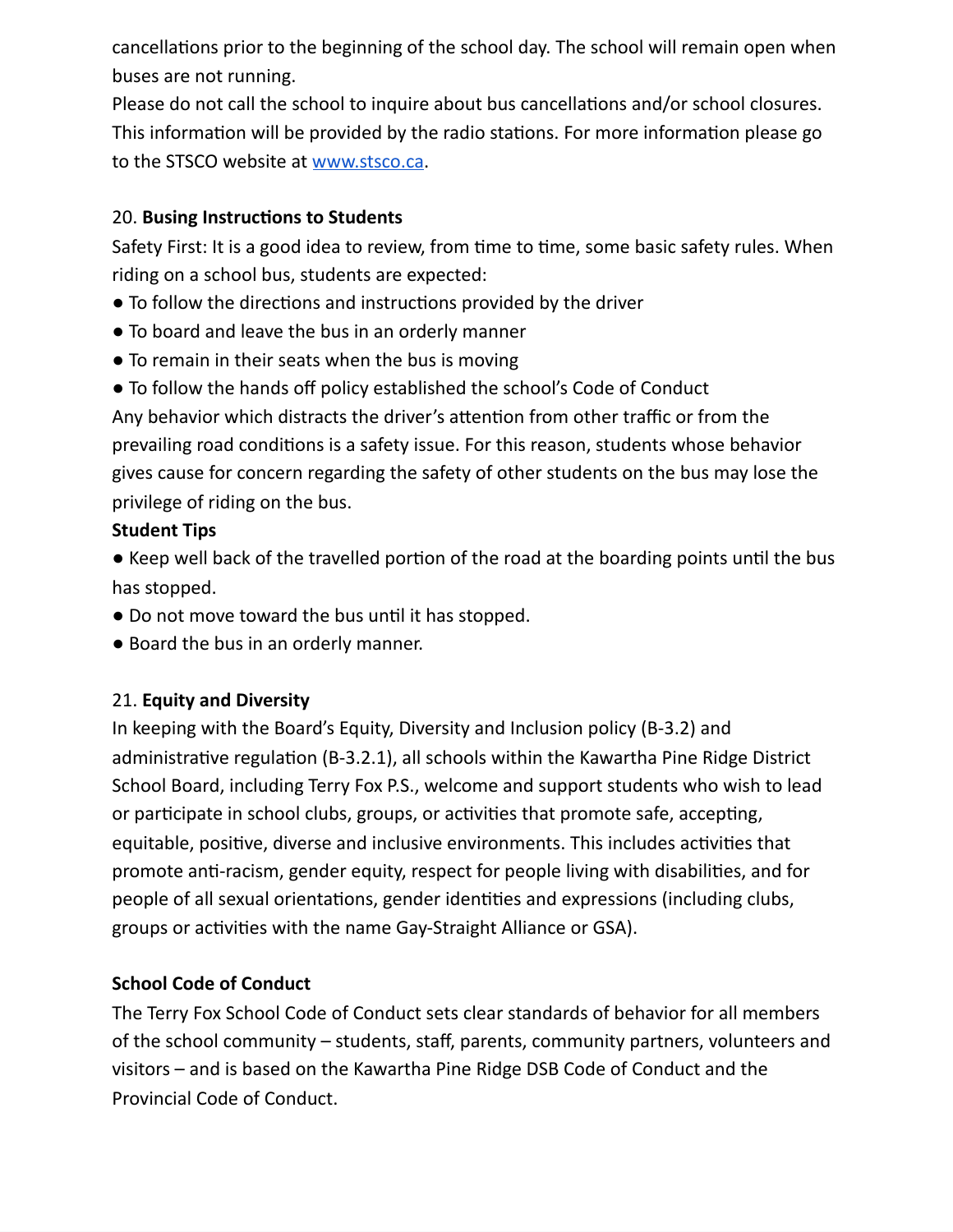This Code of Conduct applies at school, during school related or school sponsored activities and to events that happen outside of school but might have an impact on the school climate. This Code of Conduct includes cyberbullying.

It is important to note that the new Code of Conduct strives to make schools safer by focusing on promoting positive behavior, on providing early and ongoing intervention, on preventing inappropriate behaviour and on addressing inappropriate behaviour with appropriate consequences. As a result, it makes a shift away from a punitive approach to incidents of harm and wrongdoing to a new approach that seeks to correct the inappropriate behaviour and, in KPRDSB, to repair the harm that has been caused. Progressive discipline and restorative practices are two of the supports available to schools when working with inappropriate behaviour or conduct, and principals will use both strategies when considering the most appropriate way to respond to each situation in order to provide students with the opportunity to learn from the choices they make.

#### 1. **School Code of Conduct**

The Ministry of Education requires that all schools develop a code of conduct which communicates the standards of behaviour to all the members of the school community and the types of behaviour expected from them. Members of the school community include: students, staff, parent(s)/guardian(s) and others such as visitors and volunteers. Codes of Conduct must be reviewed at least every three years. School principals must consult with students, staff, the school council and the superintendent in this review. School Codes of Conduct must be consistent with the provincial code and aligned with Board Policy No. ES 1.1, Safe, Caring and Restorative Schools and this Administrative Regulation.

The Board recognizes that all students, parent(s)/guardian(s), teachers and staff have the right to be safe, and feel safe in their school community.

This School Code of Conduct has been developed in accordance with the guiding principles of the Safe, Caring and Restorative Schools Policy and the Ontario Code of Conduct in order to create a common philosophy and understanding upon which safe learning and working environments can be maintained for all school community members. It is applicable to students while at school or engaged in a school-related activity or in other circumstances where engaging in the activity has an impact on the school climate.

#### 2. **School Code of Conduct Responsibilities**

(Every school shall use the following rights and responsibilities for the school Code of Conduct.)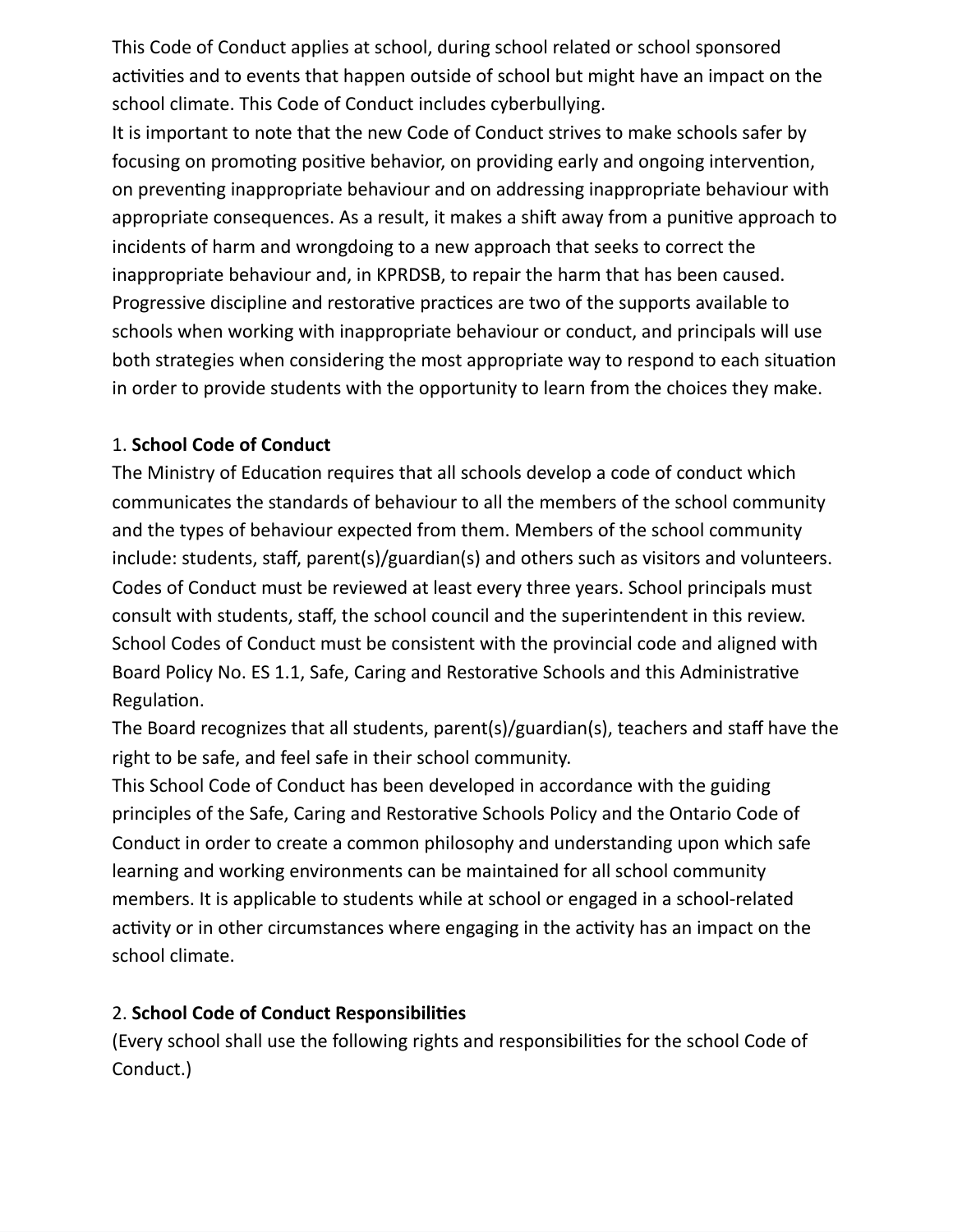In order to uphold the right of all school members to access a safe school community, there are a number of responsibilities for which all school members must be accountable to ensure a safe and/or positive learning environment.

## 2.1. **Common School Community Member Responsibilities**

- Safety is everyone's responsibility.
- Everyone in our school community is responsible for promoting safe, caring relationships that respect human dignity.
- Everyone is responsible for preventing harm.

● Students, staff, volunteers, parents and guardians have additional responsibilities unique to their roles.

## 2.2. **Additional Student Responsibilities**

Each student has the additional responsibility to:

- Exercise self-discipline, follow the established rules and accept responsibility for their actions based on age and individual ability;
- Come to school prepared, on time and ready to learn
- Show respect for themselves, for others and for those in authority; and
- Refrain from bringing anything to school that may compromise safety, inclusion or respect for the dignity of another member of the school community.

● Use personal mobile devices during instructional time only under the following circumstances:

- o for educational purposes, as directed by an educator;
- o for health and medical purposes;
- o to support special education needs.

# 2.3 **Additional Teaching Staff Responsibilities**

Teaching staff have the additional responsibility to:

- Help students achieve their full potential and develop their self-worth
- Assess, evaluate and report student progress
- Communicate regularly and meaningfully with students, parents or guardians
- Discipline fairly and consistently, taking any mitigating factors into account; this is in keeping with school board regulations on Discipline/Promoting Positive Student Behaviour/Code of Conduct, and the School Code of Conduct
- Be on time and prepared for all classes and school activities
- Prepare students for the full responsibilities of membership in their community/society
- Safeguard students from persons or conditions that interfere with the learning process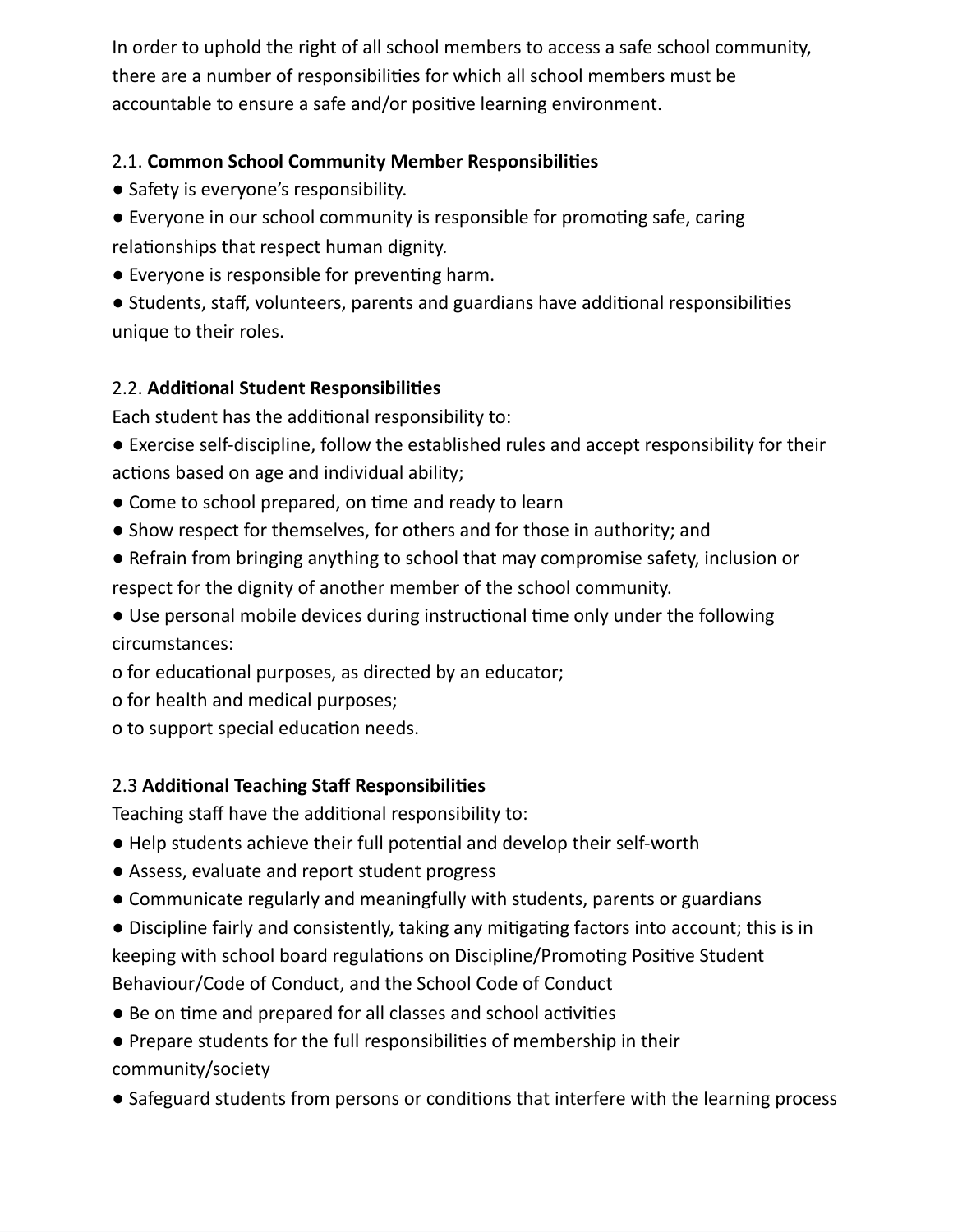● Understand and minimize any biases that may affect student-teacher relationships.

# 2.4 **Additional Parent(s)/Guardian(s) Responsibilities**

Parent(s)/Guardian(s) has/have the additional responsibility to:

- Attend to their child's physical, social, academic and emotional well-being
- Show an active interest in their child's school work and actively support student progress
- Communicate regularly with the school
- Help their child be neat, clean, appropriately dressed and prepared for school
- Ensure their child attends school and is on time
- Promptly report to the school their child's absence or late arrival
- Become familiar with the code of conduct and school rules
- Encourage and assist their child in following the rules of behaviour
- Assist school staff in dealing with disciplinary issues.

# 2.5 **Use personal mobile devices during instructional time only under the following circumstances:**

- For educational purposes, as directed by an educator;
- For health and medical purposes;
- To support special education needs.

# 3. **Standards of Behaviour**

# 3.1 **Respect, Dignity, Civility, Equality and Responsible Participation in School Life**

We all value one another and treat each other with respect and dignity. We educate our students to be caring, responsible community members who protect everyone's physical, social, academic and emotional well-being. Everyone in the school community must:

- Respect and comply with all applicable federal, provincial and municipal laws
- Demonstrate the character attributes set out by the school board
- Respect differences among people, their ideas, opinions, experiences and perspectives
- Treat one another with dignity and respect at all times, and especially when they disagree

● Respect and treat everyone fairly, regardless of race, ancestry, place of origin, colour, ethnic origin, citizenship, creed, sex, sexual orientation, gender identity, gender expression, age, marital status, family status or disability

● Respect the rights of individuals and groups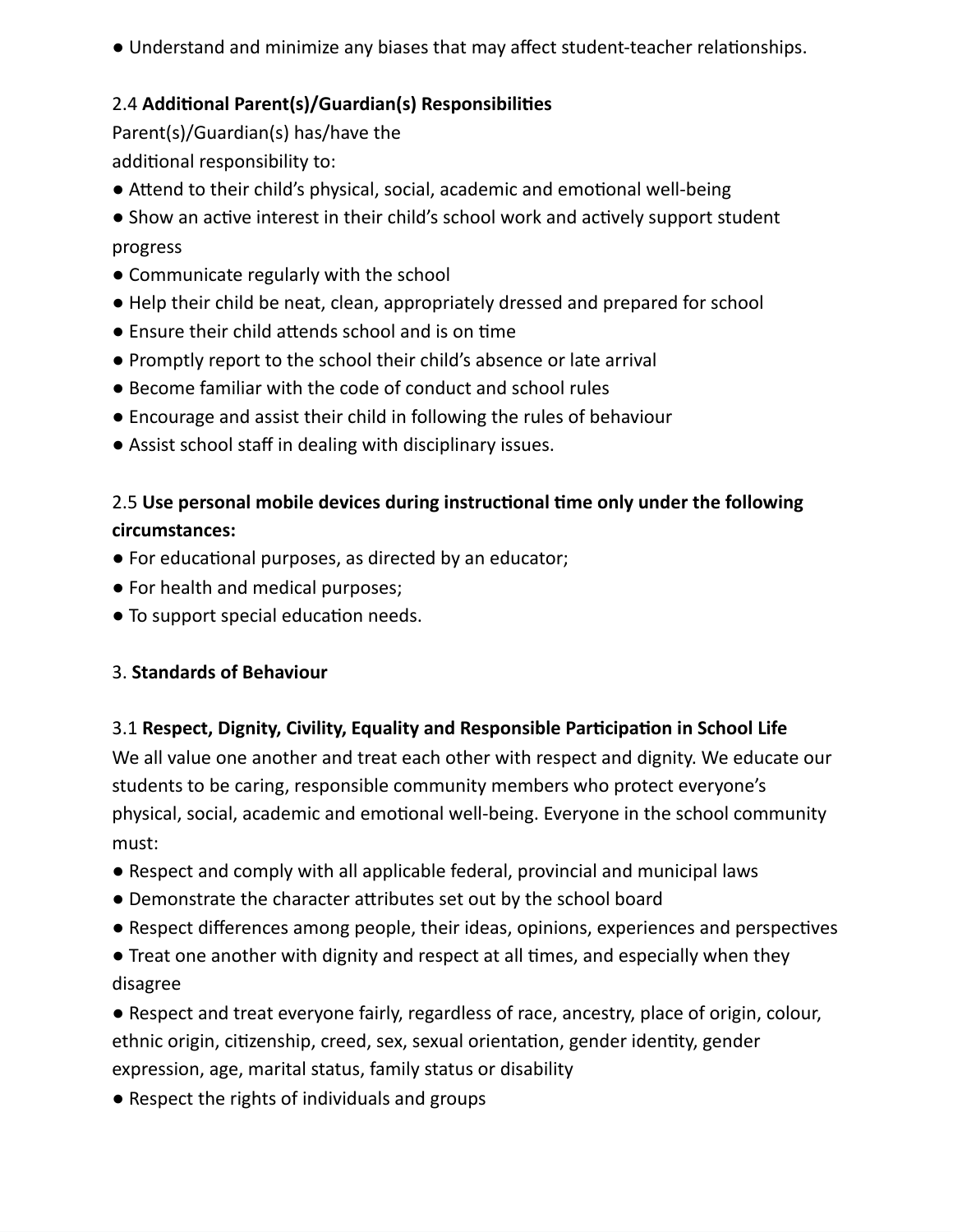- Show proper care and regard for school and student property
- Take appropriate measures to help one another
- Address behaviours that are disrespectful, unwelcoming or that exclude anyone
- Use non-violent means to resolve conflict
- Dress in a manner that is appropriate to school activities with regard to exposure, cleanliness and message
- Respect persons who are in a position of authority
- Respect the common goal to work in an environment of learning and teaching.

# 3.2 **Physical and Emotional (Psychological) Safety**

## Weapons

The following will not be tolerated:

- Possession of any weapon or replica weapon, such as firearms
- Use of any object or means to threaten or intimidate another person
- Causing injury to any person with an object.

Alcohol and Drugs

The following will not be tolerated:

● Possessing, being under the influence of, or providing others with, alcohol or restricted drugs.

Physical Aggression

The following will not be tolerated:

- Inflicting or encouraging others to inflict bodily harm on another person
- Intimidation

Non-physical Aggression

The following will not be tolerated:

- Emotional, sexual, homophobic, racist, sexist, faith-based, ability-based or social status-based actions that hurt an individual or group, whether intentional or not
- Threatening physical harm, bullying or harassing others
- Using any form of discrimination, stereotype, prejudice, harassment,

hate/bias-motivated act.

Further to these standards of behaviour, all school members are expected to seek staff assistance, if necessary, to resolve conflict peacefully.

Bullying and harassment in any form are wrong and hurtful. Everyone has a role to play as we work together to prevent, identify and respond to bullying and exclusion. We all are accountable for our actions. Where bullying does occur, we respond fairly and appropriately, to build respectful relationships. Restorative practice is one strategy we use to prevent, and repair the harm caused by bullying and exclusion.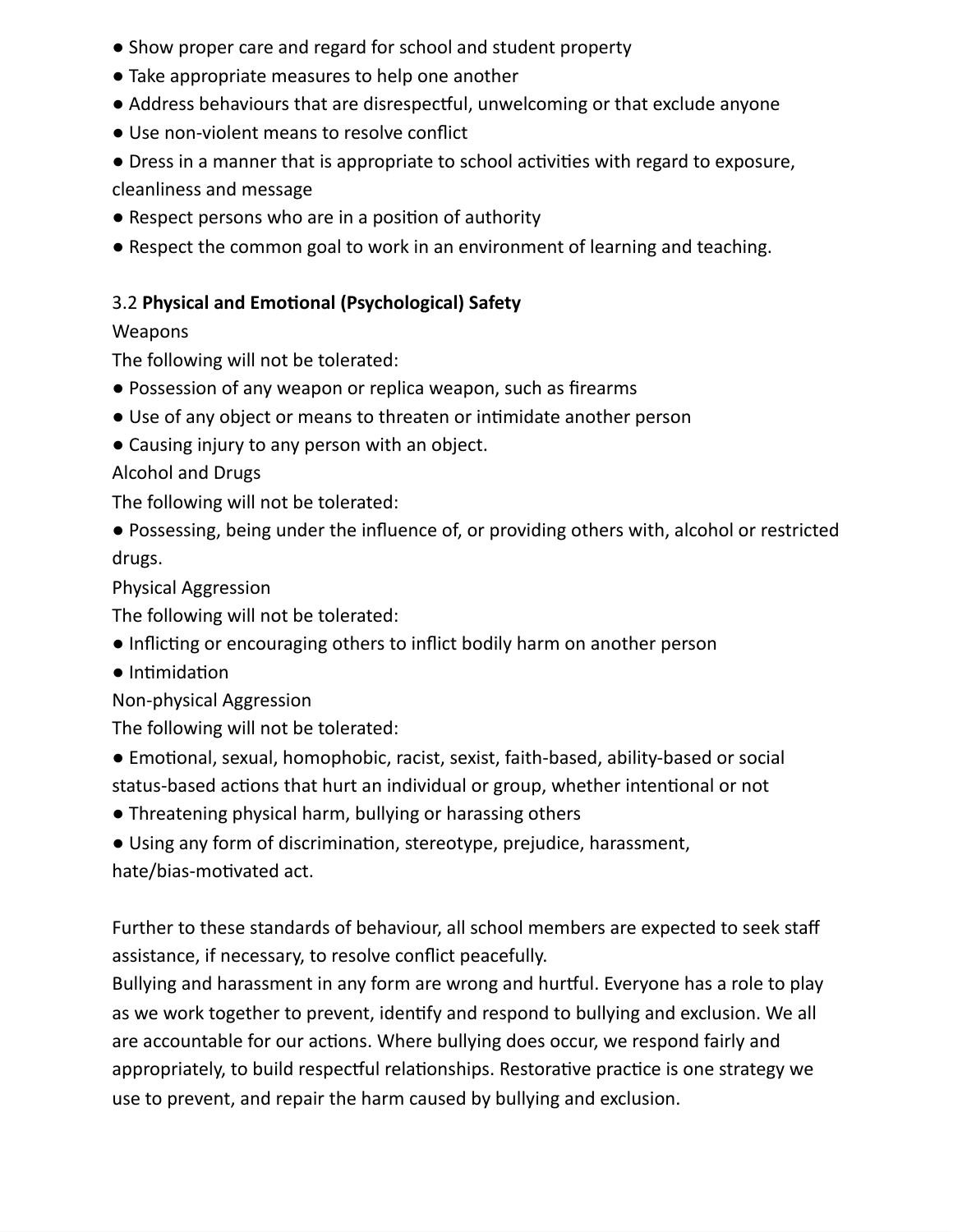Bullying definition: Bullying is aggressive and typically repeated behaviour by a pupil where:

● The behaviour is intended to, or the pupil ought to know that the behaviour would be likely to; cause harm, fear, or distress to another individual or group, including physical, psychological, social, emotional or academic harm to reputation or property; create an unwelcoming environment at a school for another group or individual.

● The behaviour occurs where there is a real or perceived imbalance of power between the pupil and the individual being bullied, based on factors such as size, strength, age, intelligence, peer group, economic or social status, religion, ethnic origin, sexual orientation, family circumstance, gender, gender identity, gender expression, race, disability or the receipt of special education.

● The behaviour includes use of any physical, verbal, electronic, written or other means. Cyber-bullying involves bullying by electronic means, including:

● Creating a web page or blog in which the creator assumes the identity of another person

● Impersonating another person as the author of content or messages posted on the Internet

● Communicating inappropriate material electronically to more than one individual, or posting material on a website that may be accessed by one or more persons.

Bullying, in any form has negative effects on:

- A student's ability to learn
- Healthy relationships and the school climate
- A school's ability to educate its students.

Bullying in any form will not be accepted on school property, at school-related activities, on school buses, or in any other circumstances (e.g., online) where bullying will have a negative effect on the school climate.

## 4. **School Code of Conduct Rules**

- Students must be allowed to learn.
- Teachers must be allowed to teach.
- The following behaviours are not acceptable for anyone in the school community:
- Physical, verbal, electronic, written or other means of sexual or psychological abuse (e.g., sarcasm ridicule, humiliation)
- Assault
- Bullying
- Actions motivated by hate, bias, or discrimination (e.g., on grounds of race, ancestry, place of origin, colour, ethnic origin, citizenship, creed, sex, sexual orientation, gender identity, gender expression, age, marital status, family status or disability).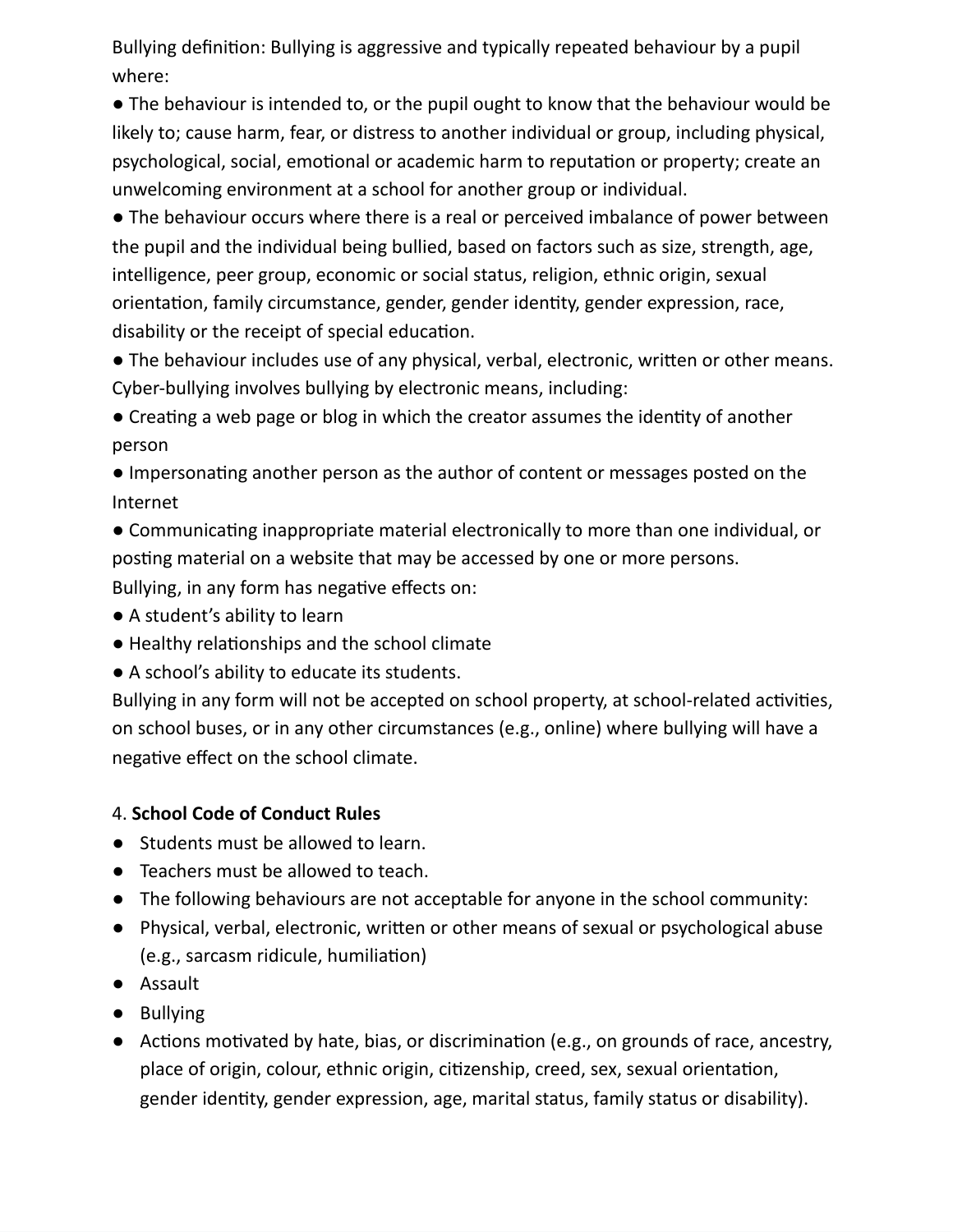● Damage to property in the school environment (including school grounds, school buses, on school excursions).

Note: The principal also may apply these rules to a pupil when the pupil's conduct outside the school environment negatively affects the school.

● students will follow the rules of school conduct while on any field trip or school-related activity;

● skateboards, roller blades, scooters and bikes are not to be used on school property;

● intermediate students are encouraged to change into athletic attire for physical education classes. Physical education clothing must follow dress code expectations;

● vulgar or profane language is not acceptable (shall use proper and acceptable language);

- students must identify themselves to school staff upon request;
- students are expected to participate productively and actively in school curriculum;
- smoking and possession of tobacco, matches, lighters or other prohibited items are not permitted on school property and will result in immediate suspension; and

● cell phones, pagers, other communication devices are only permitted under teacher supervision (see section on PEDs).

#### 4.1 **School Dress Code**

Students will dress appropriately for the school environment. This includes:

● no clothing advertising inappropriate products or messages including alcohol, tobacco, drugs or profanity, putdowns;

● any student wearing clothing that is deemed inappropriate will be required to cover up, change or turn the offensive message to the inside.

## 5. **School Code of Conduct Procedures**

(The principal will outline in the school the common practices and procedures of the school. These may include daily routines that impact on behaviour, i.e., in classrooms, the use of lockers, lunchtime, hall monitoring, playground, buses, attendance, general deportment.)

- Signs will be posted directing visitor(s) to begin their visit at the office.
- Students do not go home at lunchtime without a note;
- Parent volunteers wear identification tags;
- Police checks are required for all volunteers in the school; new volunteers to the school must register on www.kprdsb.ca website after they apply for their police check.
- Teachers wearing orange vests supervise the yard
- Most school doors are kept locked during the day;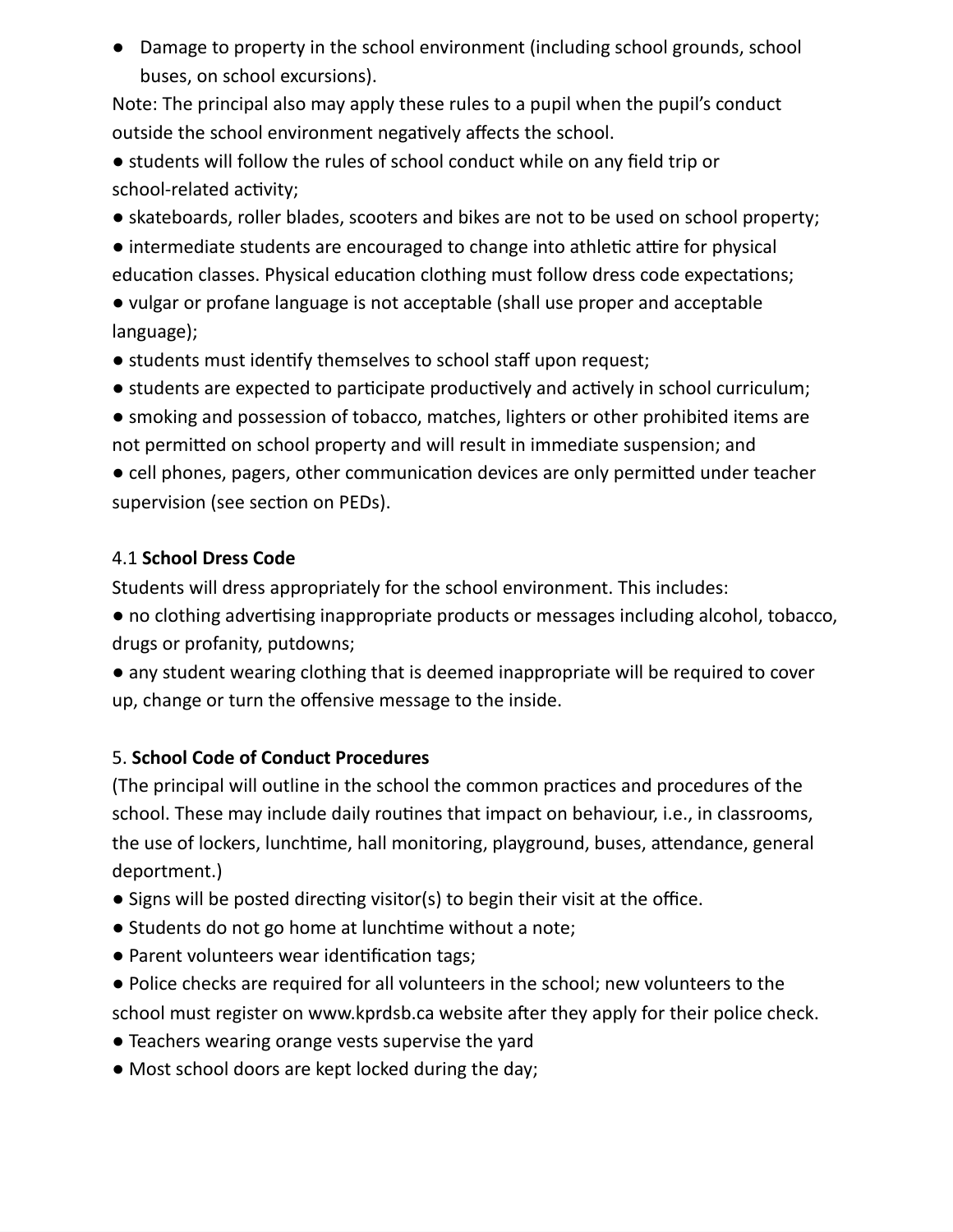● Students line up to enter the school. Students enter and exit the school at their assigned doors unless reporting to the office for a late slip;

- Teachers meet their classes at the doors;
- Morning announcements update student and staff about safety issues;
- The Safe Arrival program checks for late and absent students;
- Parents wait for students outside during dismissal time;
- Indoor running shoes are required by students;

● Bicycles, scooters, skateboards and rollerblades must be walked or carried on school property;

● Dogs are not permitted on school property.

#### 6. **Strategies to Promote Acceptable Behaviour**

#### 6.1 **Prevention Strategies**

- Establish a positive school climate
- Maintain effective classroom management and discipline
- Model encouragement, reinforcement and rewards for positive behavior
- Promote social skills development
- Provide information regarding anger management programs
- Use peer counselling and conflict resolution (i.e. Kelso's choices)
- Use effective, respectful home-school communication

## 6.2 **Supportive Intervention Strategies**

- Teachable moments
- Verbal reminders and reinforcement
- Active listening
- Positive choices
- Restorative practices and other problem solving techniques
- Contracts for expected behavior
- Appropriate outside agencies
- Interviews/discussion
- School/board/community resources
- Understanding of individual and group interactions and power imbalances within society
- Learning and information-sharing to better understand people and situations.

## 7. **Consequences for Unacceptable Behaviour**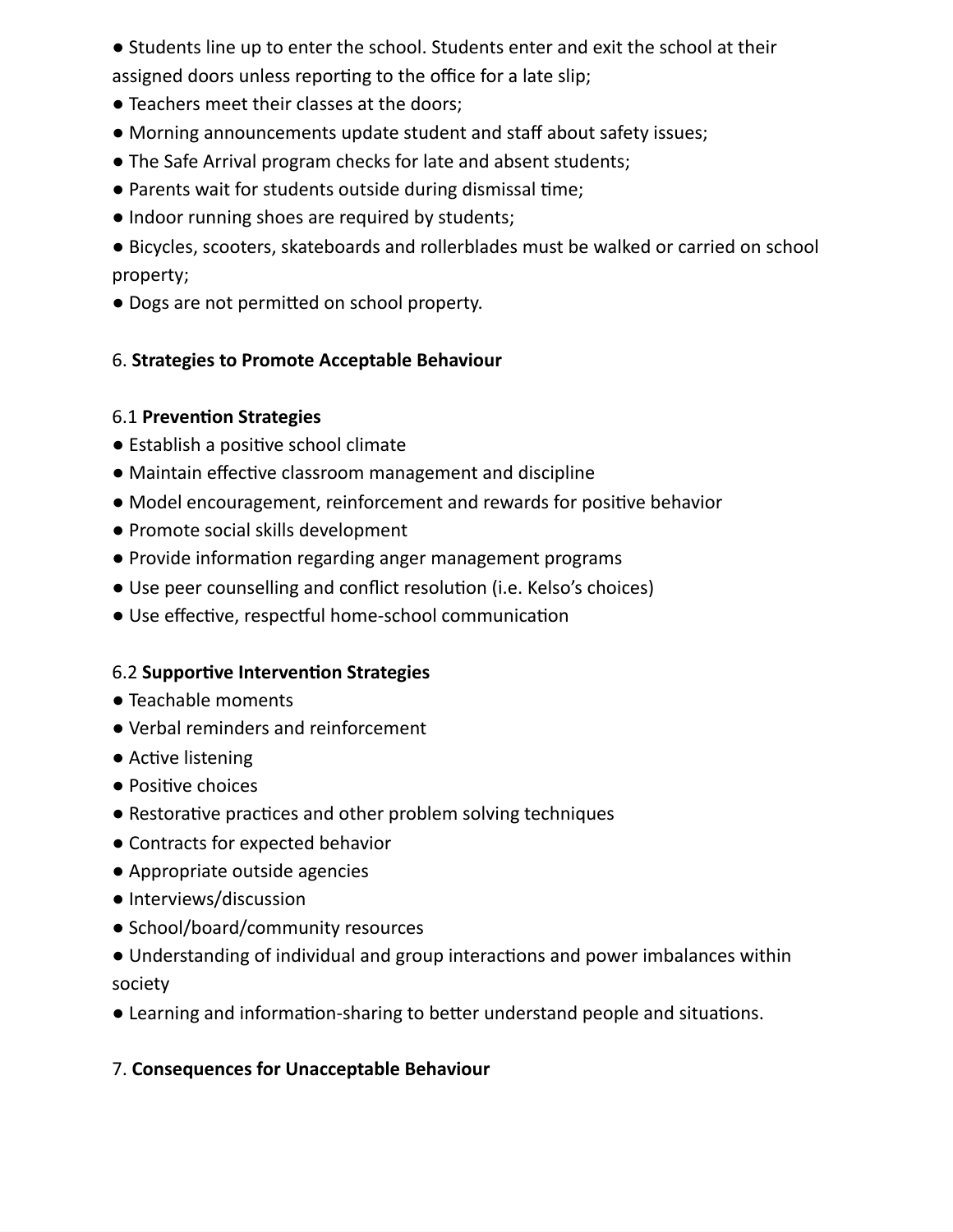Consequences shall be appropriate to the individual, related to the circumstances and/or actions and progressive when appropriate.

#### 7.1 **Consequences may include one or more of the following:**

- Restorative practice
- Warnings
- Time-outs
- Time-owed
- Restricted privileges
- Learning about an issue
- Apology
- Restitutions (e.g., paying for damage, doing community service)
- Suspension
- Expulsion

# 7.2 **As required by law, a student will be suspended, and expulsion may be considered, if the pupil commits one or more of the following infractions at school or a school-related activity:**

- Possessing a weapon including a firearm
- Using a weapon to cause or to threaten bodily harm to another person
- Committing a physical assault that causes bodily harm requiring medical treatment
- Committing sexual assault
- Committing an offence motivated by hate, bias or discrimination
- Trafficking in weapons or in restricted drugs
- Committing robbery
- Giving alcohol to a minor
- Bullying if:
- The pupil has been suspended previously for bullying
- The pupil's presence in the school creates an unacceptable risk to another person.

# 7.3 **As required by law, a student may be suspended, and expulsion may be considered, in the following cases:**

● The pupil commits an infraction in the school community, which could have a negative effect on the school

● The pupil's pattern of behavior is so "refractory" (unmanageable) that the pupil's presence is harmful to the learning environment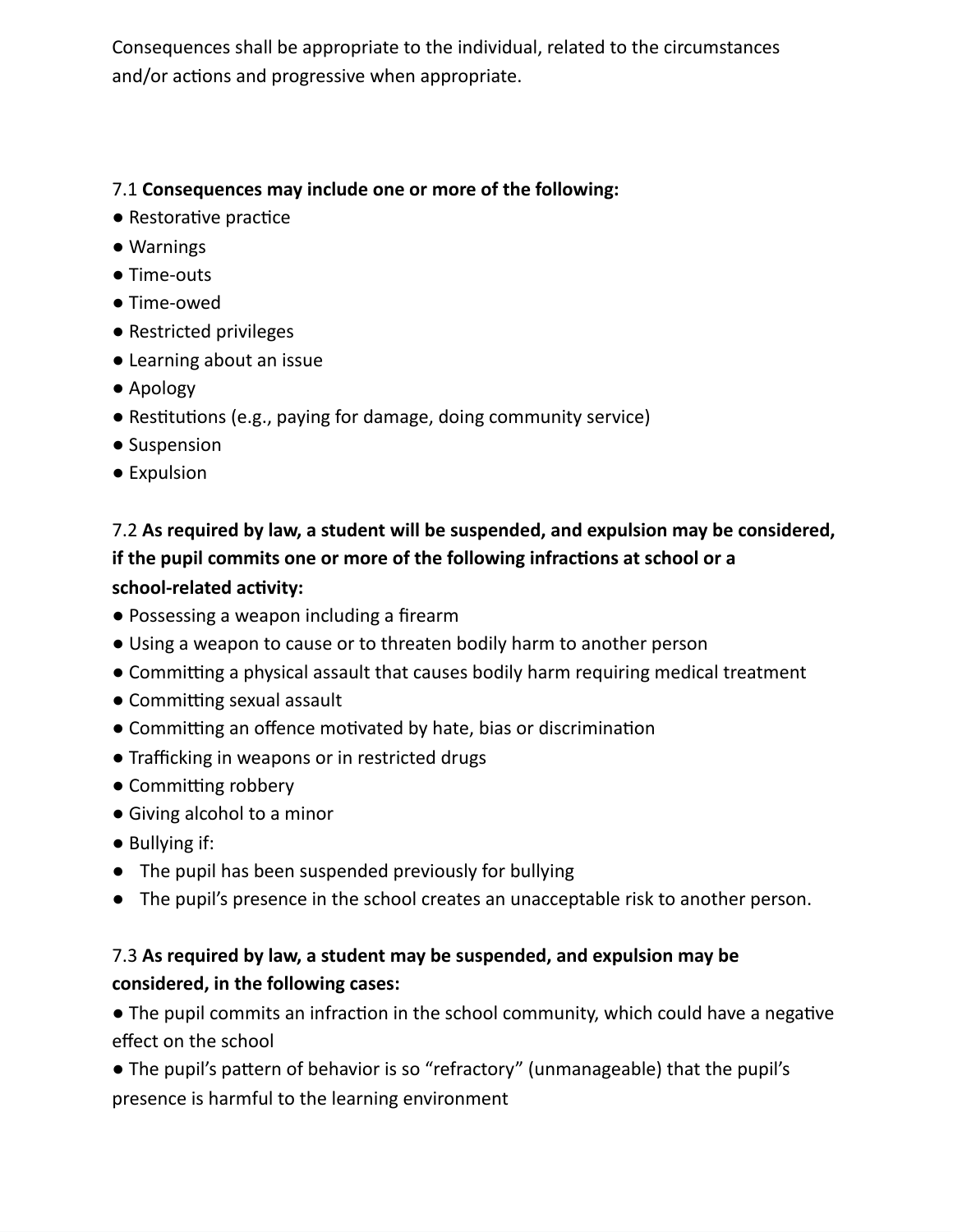- The pupil has taken part in activities that:
- Cause the pupil's presence to be harmful to the physical or emotional well-being of others in the school
- Cause extensive damage to property at the school

● The pupil's pattern of behavior has shown the pupil has not prospered by the instruction available, and the pupil persistently resists changing the behavior.

## 7.4 **As required by law, a student may be suspended in the following cases:**

- Uttering a threat to inflict serious bodily harm on another person
- Possessing alcohol or restricted drugs
- Being under the influence of alcohol
- Swearing at a teacher or at another person in a position of authority
- Committing vandalism that causes extensive damage to property at the school
- Bullying

● Any other activity for which a principal may suspend a student under a policy of the Board.

# 7.5 **In addition, the KPR Board will consider suspending a student for the following infractions:**

- Persistent opposition to authority
- Habitual neglect of duty (e.g., constant refusal to do schoolwork)
- Willful destruction of school or Board property
- Use of profane or improper language
- Conduct injurious to the moral tone of the school or to the physical or emotional well-being of self or others in the school
- Being involved in a physical fight.

## 7.6 **Personal Electronic Devices (PEDs)**

The use of personal mobile devices during instructional time is permitted under the following circumstances:

- for educational purposes, as directed by an educator
- for health and medical purposes
- to support special education needs

#### **Policy & Regulations:**

❖ The board and its schools are not responsible for lost, stolen or damaged PEDs.

❖ Consequences for the inappropriate or prohibited use of PEDs will follow progressive discipline guidelines and, depending on the nature of the infraction, may result in a